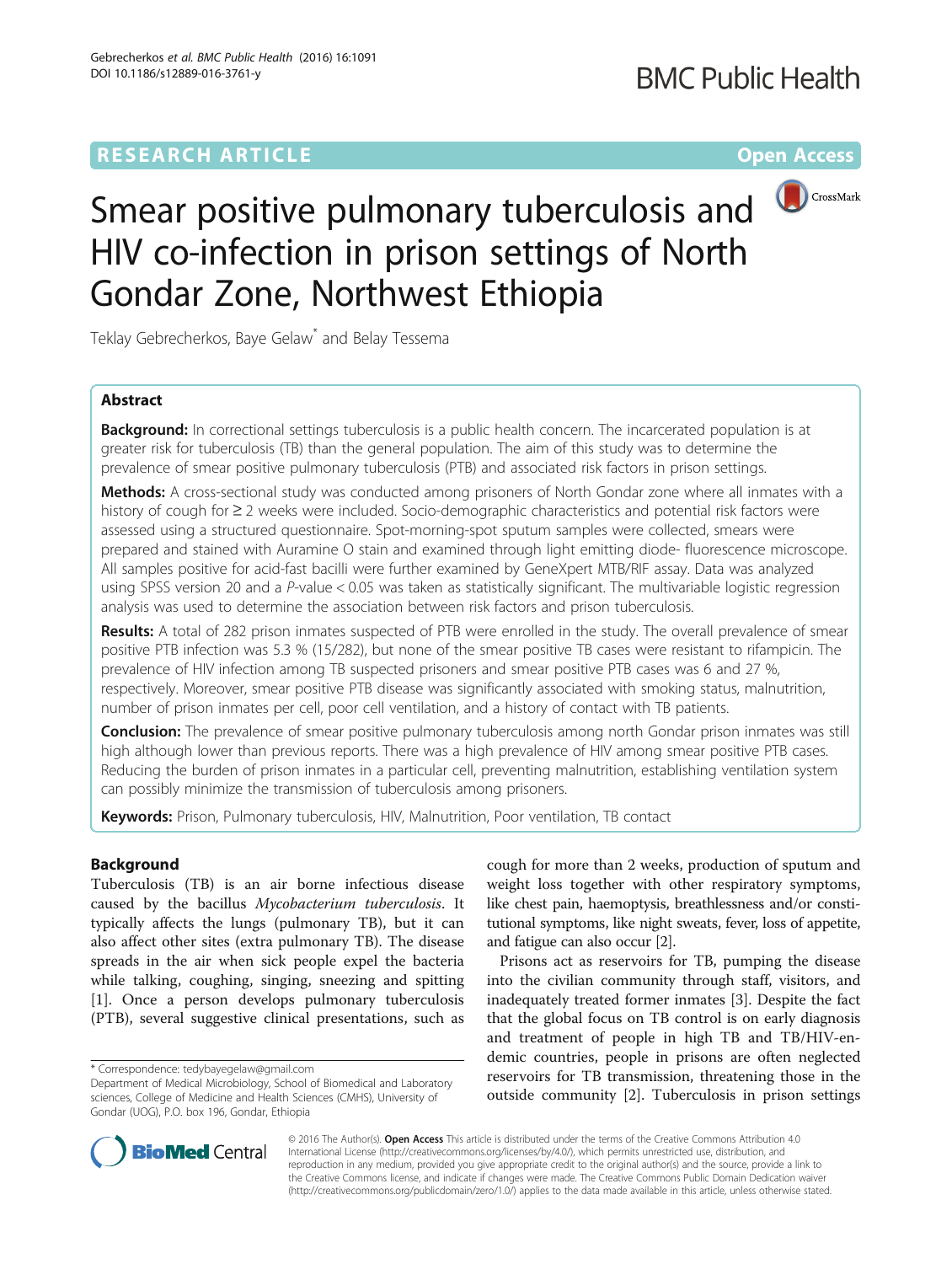poses a major public health problem worldwide. Prisons are settings in which TB transmission occurs and high rates of active TB have been reported worldwide, especially in countries in the former Soviet Union [[4\]](#page-8-0) and in Sub-Saharan Africa (SSA) [\[5](#page-8-0)], where TB in prisons threatens not only prison inmates, but also prison staff who eventually interact directly with their families and the community after work [[6](#page-8-0)]. This indicates that TB in prisons is the concern of not only prisoners but also of the wider society [\[7](#page-8-0)]. According to the World Health Organization (WHO) 2013 report, the prevalence of TB in prisons is very high, accounting for up to 25 % of the TB burden in a given country, and is estimated to be 10 to 100 folds higher than among the general population [[8\]](#page-8-0). High levels (60.0 %) of MDR-TB were reported from prisons in Belarus earlier [[9\]](#page-8-0). Prisons are increasingly becoming the ideal breeding grounds for the concentration and dissemination of TB, including MDR-TB, from which infection is transmitted to the general population [[10](#page-8-0)].

Prisoners constitute a high risk group for the acquisition of Mycobacterium tuberculosis infection compared with the general population, due to overcrowding, poor ventilation, low socioeconomic status, poor nutrition, and poor health condition of prison inmates which can predispose them to a high risk of TB incidence [\[11](#page-8-0)]. Prison inmates are often highly mobile, rotating from cell to cell and from prison to prison for another incarceration, and they may be released after some time and may contribute to tuberculosis transmission [\[12\]](#page-8-0). Studies also showed that malnutrition was associated with increased risk of developing TB in prisons. For instance, a study in Zambia found that nutritional status and food intake were universally poor in all surveyed prisons [\[13](#page-8-0)].

According to previous reports, the prevalence of TB was high in prisons in Africa, with the actual magnitude varying from country to country. Thus, a prevalence of 3, 574 per 100,000, 7576 per 100,000 and 6821 per 100,000 was reported in Malawi, Zambia and Madagascar, respectively [\[14](#page-8-0)–[16](#page-8-0)]. In Botswana the point prevalence of tuberculosis among prisoners and guards was reported as 3797/ 100,000 and 2662/100,000, respectively [[17](#page-8-0)]. Previously, prison tuberculosis was also reported in some parts of Ethiopia. Previously, Abebe et al, (2008) conducted a survey in three major prisons in the eastern parts of Ethiopia [[18](#page-8-0)] and found an 8.9 % prevalence of pulmonary tuberculosis among prison inmates. A study conducted in the southern parts of Ethiopia reported a 19.4 % prevalence of pulmonary tuberculosis among prison inmates [[19](#page-8-0)]. Another report from a single prison in Gondar town reported a prevalence of 1482 per 100,000 smear positive pulmonary tuberculosis among prison inmates [\[20\]](#page-8-0). Because this report was issued from a single prison in Gondar town, we believe that the report lacked representativeness as there are prisons in different weredas of North Gondar zone. Thus, this study aimed to determine the prevalence of smear positive pulmonary tuberculosis and associated risk factors among prisoners in North Gondar zone, Ethiopia.

#### Methods

#### Study Design, area and period

A cross-sectional study was conducted on four prisons in North Gondar Administrative Zone to estimate the prevalence of smear positive pulmonary tuberculosis rates among prison inmates. The study was conducted from February to April 2015, at 4 prisons, namely Debark, Dabat, Chilga and Gondar towns of North Gondar zone, northwest Ethiopia. North Gondar zone has 21 weredas with 539 kebeles and 2 town administrations. According to the 2007 Ethiopian census, North Gondar has a total population of 2,929,628 (1,486,040 men and 1,443,588 women). In this zone, there are one zonal and 21 wereda police stations. There are 4 large prisons that could house about 1500–3500 prisoners. They detain mainly sentenced and some pre-trial prisoners from several surrounding weredas.

#### Population

The source population for this study was all of the four prison inmates present in North Gondar zone. However, only prison inmates who had cough for  $\geq 2$  weeks during the study period were recruited and included as the sample population.

#### Inclusion/exclusion criteria and study variables

Prison inmates who were willing to participate and had 2 weeks and above duration of cough were included in the study. On the other hand, prison inmates who had 2 weeks and above duration of cough but were unable to produce sputum, and prison inmates who were on anti-TB treatment and/or provided incomplete information were excluded from the study. The prevalence of smear positive pulmonary tuberculosis was used as the dependant variable whereas age, sex, smoking status, educational status, residence, marital status, incarceration time, history of previous contact with active TB cases, frequency of imprisonment, nutritional status, number of prisoners per cell, sharing food and other materials, pervious treatment for tuberculosis, window opening practice, HIV status, occupation, and duration of cough were used as independent variables.

#### Sample size and sampling technique

The sample size was determined using the following single population proportion formula:  $N = z^2p (1-p)/w^2$ , where  $N =$  the number of TB suspected prison inmates, Z = standard normal distribution value at 95 % CI which is 1.96,  $P =$  the prevalence of pulmonary tuberculosis among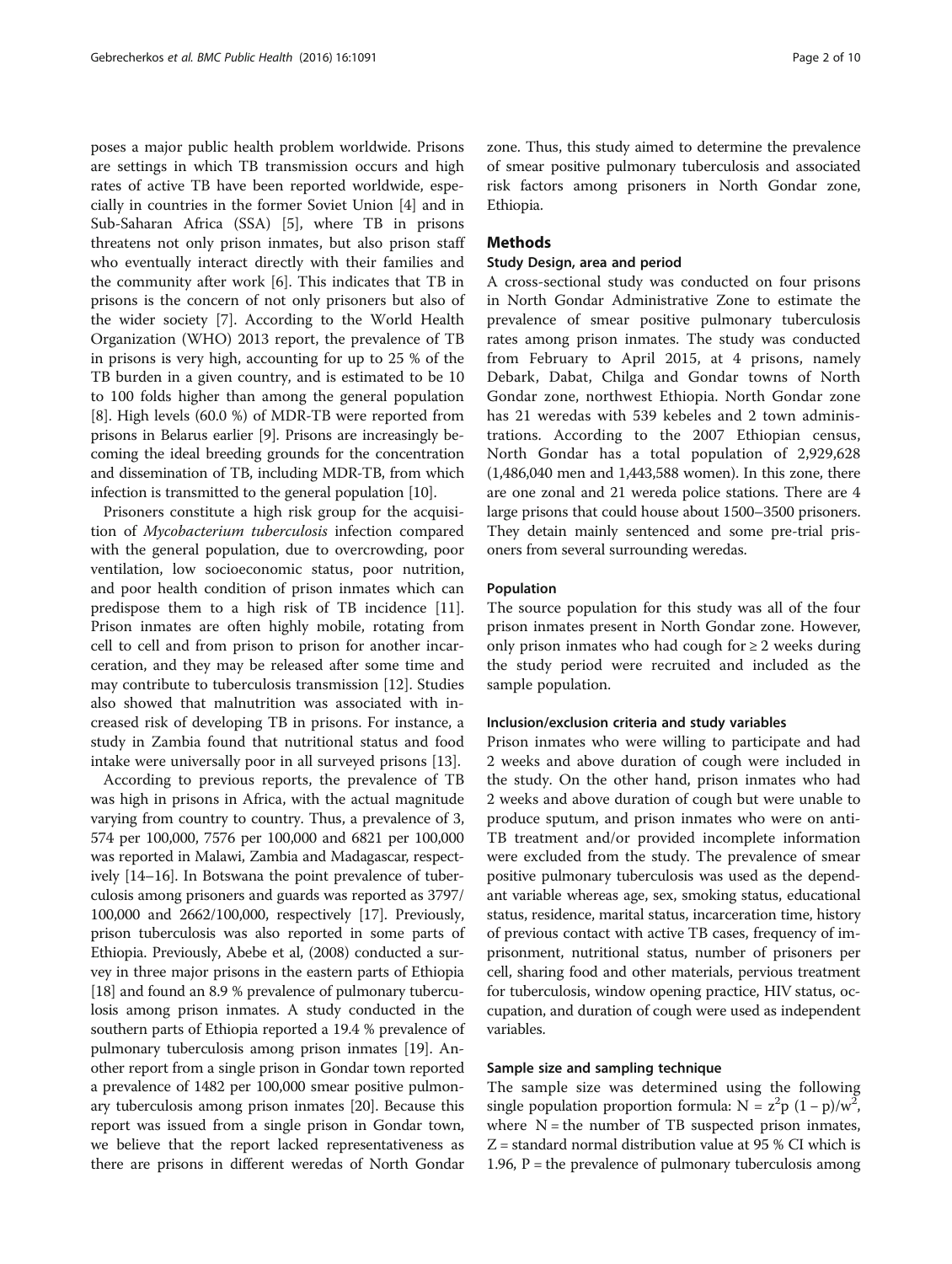prison inmates (10.4 %, previous prevalence report from Gondar prison),  $W =$  the margin of error, taken as 4 %. Accordingly, the sample size calculated was 223. When the record of prisons was reviewed, the average prison inmates in the 4 prisons of north Gondar were found to be 3900. As this source population is less than ten thousand, the sample size was corrected using the formula  $nf = in/1$ + in/N, where nf is the final sample size (223) and N the source population. Considering a 10 % no response rates the final sample size of 235 was determined, but all inmates who fulfilled the inclusion criteria were enrolled and the final sample size was 282.

At the time of the study about 3900 inmates were detained in the four prisons of the north Gondar zone. A mass screening strategy was used to identify PTB suspects. This strategy provides an equal chance of selecting eligible individuals and reduces the chance of losing PTB suspects. First, all prisoners were collectively questioned about the presence of cough; then prisoners with cough were individually interviewed about the duration of the cough. Prisoners who had a cough history of  $\geq 2$  weeks were included in the study. In this case, a total of 282 prisoners were selected to participate in the study.

#### Socio-demographic data collection

Once eligible inmates were recruited for the study, sociodemographic characteristics were collected. Information on socio-demographic characteristics, imprisonment, number of prisoners per cell, history of previous treatment for TB, previous exposure to TB, window opening practice, cigarette smoking, and others were collected using a structured and pretested questionnaire.

#### Sputum sample collection, processing and staining

Spot-morning-spot sputum samples were collected following Standard Operation Procedures (SOPs) of the University of Gondar Hospital Laboratory. Briefly, the sputum samples were collected using dry, clean, leak proof, translucent, and screw-capped plastic containers with a capacity of 30 ml. The sputum samples were collected by the principal investigator from each participant, and the sample was transported to the College of Medicine and Health Sciences (GCMHS) Microbiology Laboratory for processing and examination. Smear was prepared by taking a portion of the purulent part of the sputum sample on a glass slide. The sample was spread on a glass slide and allowed to air dry, and then heatfixed by passing the preparation through a flame 2 to 3 times. Each smear was stained with Auramine O staining procedure. Briefly, 0.1 % Auramine O solution was flooded on the smears and allowed to stain for 20 min. The stain was rinsed with water, drained and decolorized with 0.5 % acid-alcohol for 3 min. The preparation was

rinsed with water until the macroscopically visible stain was washed away and drained. The smears were flooded with 0.5 % potassium permanganate solution for 1 min to minimize non-specific fluorescence and washed with water followed by air dry and microscopic examination. Stained slides were examined under 20x, and 40x magnifications of Primo Star iLED, light emitting diode (LED) fluorescence microscopy (FM) for AFB. The AFB appeared bright yellow against dark back ground materials. All AFB positive samples were also re-examined by staining another batch of smears with Ziehl-Neelsen staining method. Briefly, smears were flooded with carbonfuchsin solution and heated from the underneath until steaming and allowed to stand for 5 min. After washing with tap water, smears were decolorized with acid alcohol for 1 min and washed with tap water and counter-stained with methylene blue for 30 s, washed and air dried. Slides were examined under 100x oil immersion objective with bright field illumination.

#### GeneXpert MTB/RIF assay

All AFB positive sputum samples were further examined using the GeneXpert MTB/RIF (Cepheid Gene Xpert system) procedure to detect rifampicin (RIF) resistance. In brief, sample reagent was added to a sputum sample in a 2:1 (V/V) proportion and mixed by hand shaking. The preparation was incubated at room temperature for 15 min. Two ml of the treated sputum sample was transferred to the cartridge using a sterile pipette and the GeneXpert MTB/RIF machine run was initiated. After about 2 h, the result was interpreted and displayed by the machine as MTBC detected/not-detected and "RIF resistance detected or not detected".

#### HIV screening

In this study, all recruited participants were screened for HIV infection after getting consent from each inmate. Concerning HIV testing, nurses working at the Providing Initiative Counseling and Testing (PICT) clinics of the prison were involved. Prisoners with positive sputum smears were placed on an anti-tuberculosis treatment as recommended by the National Tuberculosis and Leprosy Control Program (NTLCP) guidelines [\[21](#page-8-0)], while smearnegative patients were given a 10-day course of broad spectrum antibiotic treatment.

#### Nutritional assessment

Body weight was determined to the nearest 0.1 kg using an electronic digital scale, and height was measured to the nearest 0.1 cm. Body mass index (BMI) was used to determine the nutritional status of the prisoners as under nutrition (BMI <  $18.5 \text{ kg/m}^2$ ) and normal (BMI =  $>18.5$  kg/m<sup>2</sup>) [\[22](#page-8-0)].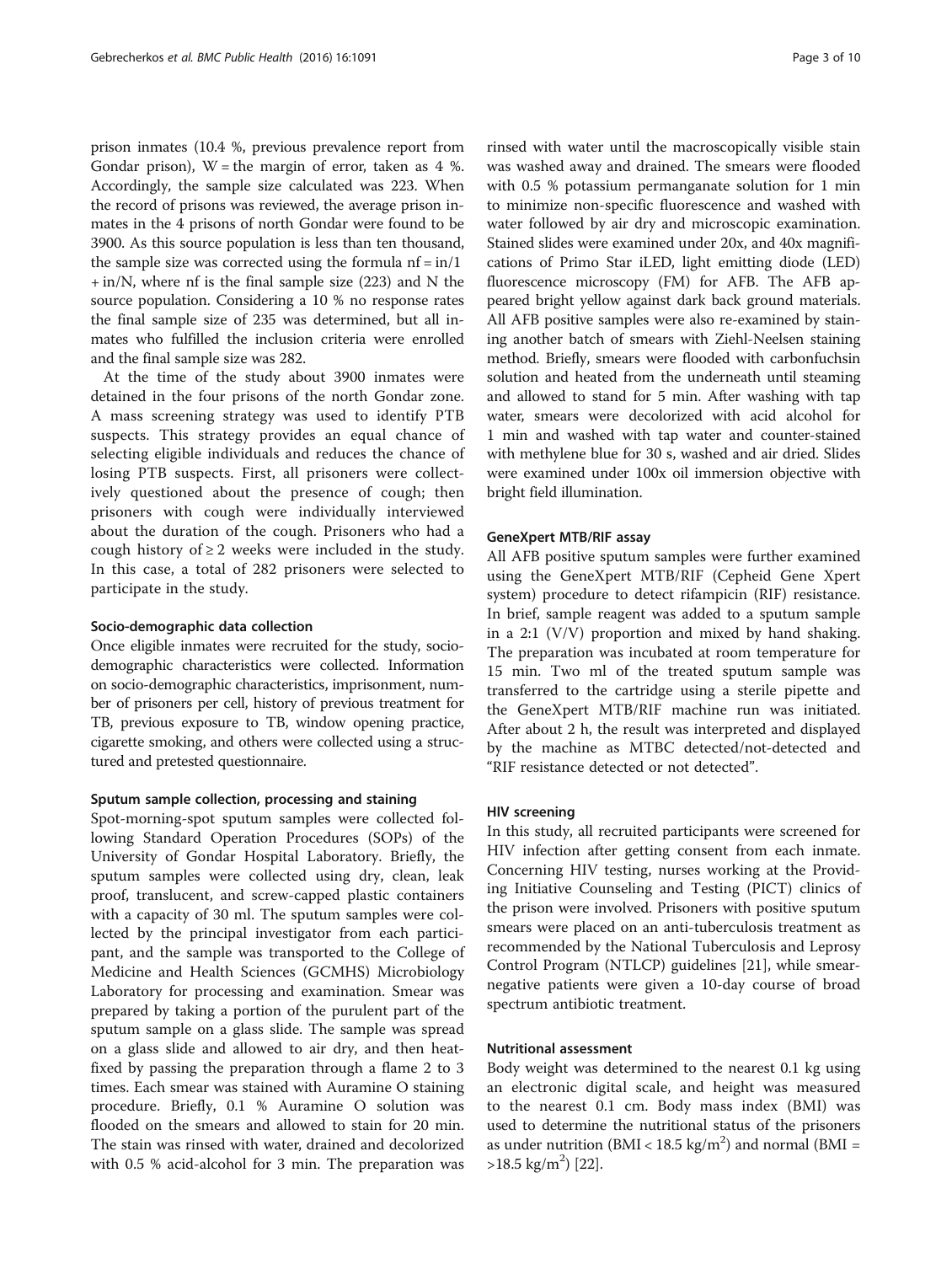#### Quality control

Data quality was maintained using a questionnaire translated from English to Amharic. Pre-testing of the questionnaire was done for completeness and appropriateness before data collection. The reliability of the findings was guaranteed by implementing quality control measures throughout the whole processes of the laboratory work. To assure the quality of the sputum specimen, proper sputum collection, handling and processing procedures were used. The quality of newly prepared reagents was determined by both positive and negative slides. The performance of the microscopy was checked by both negative and positive stained slides. All slides were seen by the principal investigator and senior laboratory workers after staining all preparations with Auramine O stain. To check the accuracy, Auramine O positive slides were also reexamined by preparing corresponding smear and stained with Ziehl-Neelsen stain. Moreover, discordant results between Auramine O and Ziehl-Neelsen microscopy were subjected to GeneXpert procedures.

#### Data processing and analysis

Data was checked for completeness, cleaned manually, and entered and analyzed using the Statistical Package for the Social Sciences (SPSS) version 20. All variables of the study were initially tested for association with smear positivity by using the binary logistic regression model. Variables which showed statistically significant association with smear positivity by the binary logistic regression model were put into the multivariable analysis model to check if the association existed after controlling against all of the rest of the variables, and a P-value less than 0.05 was considered as statistically significant.

#### Results

A total of 3900 prison inmates were found in the four prisons of North Gondar Administrative Zone. The inmates were 580, 350, 700, and 2270 for Debark, Dabat, Chilga and Gondar town prisons, respectively. However, only 282 prisoners were eligible because they had cough for  $\geq$  2 weeks. The numbers of pulmonary TB suspected cases were 48, 30, 50, and 154 but the proportion of smear positive pulmonary tuberculosis cases were 6.25 % (3/48), 0 % (0/30), 2 % (1/50), and 7.1 % (11/154), respectively. The majority (80.2 %) developed the cough after imprisonment. On the other hand, 9.6 % had a history of previous treatment for TB, and 1.1 % of them were positive for acid-fast bacilli at the moment.

#### Socio-demographic characteristics

Among the 282 TB suspects, 98.2 % were male, 68.4 % married, and the other 27.3 % single. The educational status tally showed that 50 % were unable to read and write, while 12.1 % attended high school and above. The

majority (78 %) of the TB suspects were rural dwellers. The mean age was 35 years  $(SD \pm 11.9)$  and the median age 30 (IQR: 16 to 80) years. The proportion of farmers was 78.7 %, followed by students (12.1 %) (Table [1](#page-4-0)).

#### Prevalence of pulmonary tuberculosis among prisoners

The overall prevalence of smear positive pulmonary tuberculosis among prison inmates that had symptoms of PTB was 5.3 %. In this study, none of the smear positive cases were resistant to refampicin (RIF). The prevalence of smear positive pulmonary tuberculosis among tuberculosis suspected prisoners in the prison of Gondar town (prison with largest number of inmates,  $n = 2270$ , with 150 tuberculosis suspected cases) was 6.7 %, but 3 % for Dabat prison that had the least number of prison inmates ( $n = 350$ ) and tuberculosis suspected cases ( $n = 33$ ). All the smear positive cases were male, and six out of the 15 smear positive pulmonary tuberculosis cases were in the age group of 25–34 years. The majority of the smear positive TB cases (86.7 %;  $n = 13$ ) were living in rural areas prior to their imprisonment, and seven out of fifteen were illiterate (Table [2](#page-5-0)).

#### Association between risk factors and pulmonary tuberculosis in prison settings

The majority (91.5 %) of the tuberculosis suspected prisoners was jailed only once, and the incarceration time ranged from as low as 2 months or less to as high as more than12 months. However, there was no significant association between smear positive pulmonary tuberculosis and neither that of incarceration time nor the frequency of imprisonment. The mean number of inmates per cell was 233 (±126.5, 35–600). Moreover, 53.5 % of the prison rooms had more than 100 inmates per cell, and 55.7 % of the inmates were jailed in a room whose window had never been opened. In this study, smear positive pulmonary tuberculosis among prison inmates was significantly associated with the occurrence of overcrowding (>100/cell) in cells and windows that had never been opened ( $P < 0.003$ ). Prison TB suspects that did not opened their cell windows regularly had eleven times more risk  $(AOR = 11.28, 95 % CI = 2.25-56.7)$  to acquire TB than the corresponding cases where regular opening of cell windows was practiced. Eighty-five percent of the TB suspects were sharing food items and other materials. Among the smear positive pulmonary tuberculosis cases, 10 (66.7 %) confirmed their sharing of consumables with TB cases in the cells. On the other hand, 85.8 % of the smear negative TB suspected cases also admitted to the sharing of food items and other consumables with TB cases (Table [3\)](#page-6-0).

The proportions of TB suspected prisoner who smoked cigarettes at the moment was 14.4 % (41/285) of which 6 (14.6 %) were positive for acid-fast bacilli, but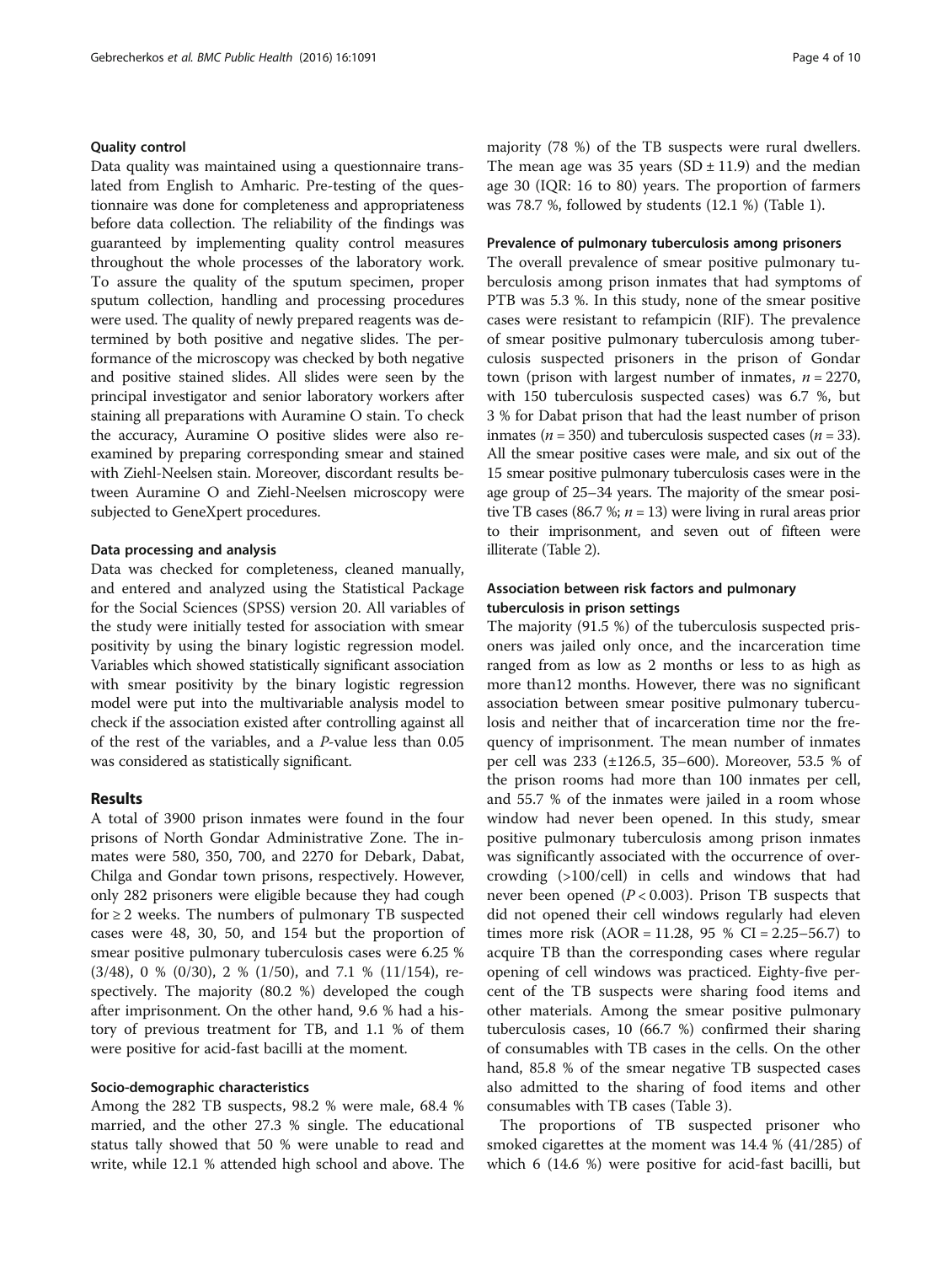TB pulmonary tuberculosis, OR odds ratio, CI Confidence interval, COR Crude odds ratio, NC Not computed due to small numbers

+ve = positive; -ve = negative  $*P \le 0.05$  (significance level)

the other 241 inmates were non-smokers. Cigarette smoking was significantly associated with smear positive pulmonary tuberculosis rates ( $p = 0.006$ ), and TB suspects who reported cigarette smoking were seven times  $(AOR = 7.16$  and 16.26, 95 % CI = 1.76–29.01) more likely to develop smear positive pulmonary tuberculosis than those who did not smoke. A total of 96 (34 %) TB suspects had a previous history of contact with TB patients and 11 (11.6 %) of these were positive for acid-fast bacilli. Fifty-six prisoners had a history of cough before imprisonment (6 smear positive and 50 smear negative), but the other 226 (9 smear positive and 217 smear negative) developed cough after imprisonment. In this study, pulmonary tuberculosis disease among TB suspects in prison was significantly associated with the history of contact with TB patients  $(P < 0.03)$ . Furthermore, TB suspects who had contact with active TB patients in their vicinity were about five times  $[AOR = 5.03, 95 %$  $CI = 1.05 - 19.30$  more likely to develop smear positive pulmonary tuberculosis than those who had no history of contact with known tuberculosis patients (Table [3\)](#page-6-0).

The nutritional status of the TB suspects showed that 39 out of the 282 inmates were malnourished  $(BMI < 18.5 \text{ kg/m}^2)$  making a 14 % prevalence of malnutrition among tuberculosis suspected prison inmates in Gondar. Among the smear positive TB cases, 10 out of 15 were malnourished. Moreover, malnutrition was significantly associated with smear positive pulmonary tuberculosis among tuberculosis suspected prison inmates  $(P < 0.001)$ . Tuberculosis suspects who had malnutrition (BMI <18.5 kg/m2) were sixteen times  $[AOR = 16.26,$ 95 % CI = 4.5–67.9) more likely to develop smear positive pulmonary tuberculosis than those who had normal nutritional status.

### HIV-Tuberculosis co-infection

The overall prevalence of HIV infection among TB suspected prison inmates in North Gondar was 6.03 %. The

| Variables             | Sputum Microscopy result |                   |            |                        |         |                          |              |  |  |
|-----------------------|--------------------------|-------------------|------------|------------------------|---------|--------------------------|--------------|--|--|
|                       | Smear $+ve$<br>n(%)      | Smear -ve<br>n(%) | Total      | COR (95 % CI)          | P-Value | Adjusted<br>OR (95 % CI) | $P$ -value   |  |  |
| Age                   |                          |                   |            |                        |         |                          |              |  |  |
| $15 - 24$             | 3(20)                    | 60 (22.3)         | 63 (22.3)  | 1                      |         | 1                        | 1            |  |  |
| $25 - 34$             | 6(40)                    | 93 (35)           | 99 (35.1)  | $1.29(0.31 - 5.35)$    | 0.72    | $2.33(0.52 - 13.69)$     | 0.662        |  |  |
| $34 - 44$             | 2(13.3)                  | 48 (18)           | 50 (17.7)  | $0.83$ $(0.13 - 5.19)$ | 0.84    | $1.45(0.16 - 13.23)$     | 0.655        |  |  |
| >45                   | 4(26.7)                  | 66 (24.7)         | 70 (24.8)  | $1.21(0.26 - 5.63)$    | 0.80    | $1.53(0.24 - 12.3)$      | 0.890        |  |  |
| Sex                   |                          |                   |            |                        |         |                          |              |  |  |
| Male                  | 15(5.3)                  | 262(92.9)         | 277(98.2)  | 1                      |         | 1                        | $\mathbf{1}$ |  |  |
| Female                | O(0.0)                   | 5(1.8)            | 5(1.8)     | <b>NC</b>              | 0.99    | 1                        | 0.99         |  |  |
| Residence             |                          |                   |            |                        |         |                          |              |  |  |
| Urban                 | 2(13.3)                  | 60 (22.5)         | 62(22)     | 1                      |         | $\mathbf{1}$             |              |  |  |
| Rural                 | 13(86.7)                 | 207(75.5)         | 220 (78)   | 1.88 (0.418.5)         | 0.413   | 2.81 (0.38-10.07)        | 0.317        |  |  |
| Education             |                          |                   |            |                        |         |                          |              |  |  |
| No read and write     | 7(46.7)                  | 134 (50.2)        | 141(50)    | 1                      |         | $\mathbf{1}$             | $\mathbf{1}$ |  |  |
| Elementary            | 6(40)                    | 101(37.8)         | 107(37.9)  | $1.14(0.37 - 3.48)$    | 0.820   | 1.36 (0.38-4.83)         | 0.217        |  |  |
| High school and above | 2(13.3)                  | 32 (12)           | 34 (12.1)  | 1.19 (0.24-6.03)       | 0.828   | 4.95 (0.39-62.91)        | 0.297        |  |  |
| Occupation            |                          |                   |            |                        |         |                          |              |  |  |
| Civil servant         | 0(0)                     | 13(4.9)           | 13(4.6)    | 1                      |         | $\mathbf{1}$             | $\mathbf{1}$ |  |  |
| Farmer                | 14(93.3)                 | 208 (77.9)        | 222(78.7)  | 1.08 (0.48-7.31)       | 0.99    | <b>NC</b>                | 0.99         |  |  |
| Students              | 1(6.7)                   | 33 (12.4)         | 34 (12.1)  | $4(0.8-9.2)$           | 0.99    | <b>NC</b>                |              |  |  |
| Marital status        |                          |                   |            |                        |         |                          |              |  |  |
| Single                | 5(33.3)                  | 72 (27)           | 77(27.3)   | 1                      |         | $\mathbf{1}$             | $\mathbf{1}$ |  |  |
| Married               | 10(66.7)                 | 183 (68.5)        | 193 (68.4) | $0.79(0.26 - 2.36)$    | 0.67    | $0.42(0.09 - 1.99)$      | 0.277        |  |  |
| Divorced              | O(0)                     | 12(4.5)           | 12(4.3)    | 0                      | 0.99    | <b>NC</b>                | 0.99         |  |  |

<span id="page-4-0"></span>Table 1 Socio-demographic characteristics of tuberculosis suspected prison inmates in North Gondar Zone Prisons, February—April 2015 ( $n = 282$ )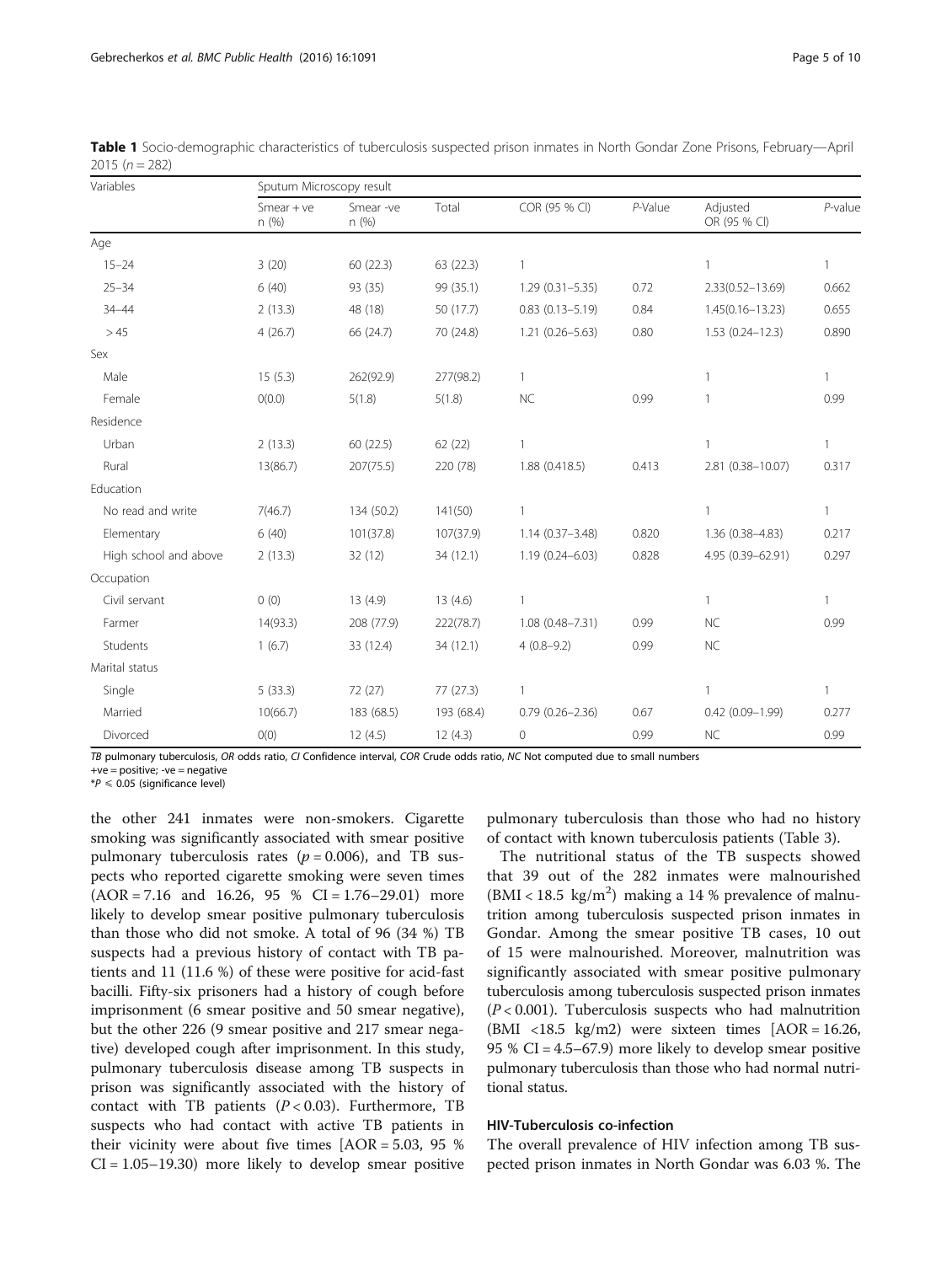| Variables                    |                       | Sputum Microscopy result |            |                     |         |                          |            |  |  |
|------------------------------|-----------------------|--------------------------|------------|---------------------|---------|--------------------------|------------|--|--|
|                              | $S$ mear + ve<br>n(%) | Smear-ve<br>n (%)        | Total      | COR<br>(95 % C)     | P-Value | Adjusted<br>OR (95 % CI) | $P$ -value |  |  |
| Incarcerated time (Month)    |                       |                          |            |                     |         |                          |            |  |  |
| < 2                          | 2(13.3)               | 25(9.4)                  | 27(9.6)    |                     |         |                          |            |  |  |
| $2 - 6$                      | 3(20)                 | 55 (20.6)                | 58 (20.6)  | $0.68$ (0.11-4.330) | 0.685   | $1.54(0.12 - 10.30)$     | 0.970      |  |  |
| $7 - 12$                     | 2(13.3)               | 63 (23.6)                | 65(23)     | $0.40(0.05 - 2.97)$ | 0.36    | $0.79(0.06 - 5.65)$      | 0.624      |  |  |
| >12                          | 8(53.4)               | 124 (46.4)               | 132 (46.8) | $0.81(0.16 - 0.53)$ | 0.029   | $1.02(0.11 - 5.26)$      | 0.759      |  |  |
| Frequency of imprisonment    |                       |                          |            |                     |         |                          |            |  |  |
| Once                         | 14(93.3)              | 258(96.6)                | 272(96.5)  |                     |         |                          |            |  |  |
| Twice and above              | 1(6.7)                | 9(3.4)                   | 10(3.5)    | 2.05 (0.24-17.31)   | 0.511   | 10.52(0.78-142.10)       | 0.062      |  |  |
| Number of prisoners per cell |                       |                          |            |                     |         |                          |            |  |  |
| < 50                         | 2(13.3)               | 55 (20.6)                | 57 (20)    |                     |         |                          |            |  |  |
| $51 - 100$                   | 1(6.7)                | 73 (27.3)                | 74 (26)    | $0.38(0.03 - 4.26)$ | 0.43    | $0.19(0.01 - 2.90)$      | 0.006      |  |  |
| >100                         | 12 (80)               | 139(52.1)                | 151(53.5)  | 2.37 (0.52-10.95)   | 0.048   | 3.32 (3.29-8.51)         | $0.002*$   |  |  |
| Window opening practice      |                       |                          |            |                     |         |                          |            |  |  |
| Always                       | 6(40)                 | 108(40.4)                | 114 (40.4) |                     |         |                          |            |  |  |
| Some times                   | 0(0)                  | 11(4.12)                 | 11(3.9)    | <b>NC</b>           | 0.99    | <b>NC</b>                | 0.202      |  |  |
| Never                        | 9(60)                 | 148(55.5)                | 157(55.7)  | $1.09(0.37 - 3.17)$ | 0.028   | 11.28 (2.25-56.7)        | $0.003*$   |  |  |

<span id="page-5-0"></span>Table 2 Assessment of the prisons environment, incarcerated time and number of prisoner in a particular prison room compared with smear positive pulmonary tuberculosis infection among North Gondar Zone prisons, February—April 2015

TB pulmonary tuberculosis, OR odds ratio, CI Confidence interval, COR Crude odds ratio, NC Not computed due to small numbers

+ve = positive; -ve = negative

 $*P \leqslant 0.05$  (significance level)

prevalence of HIV infection among smear positive TB cases was 27 % ( $n = 4/15$ ) but 4.9 % ( $n = 13/267$ ) among smear negative prisoners. In this study, HIV seroprevalence was significantly associated with smear positive pulmonary tuberculosis among TB suspected prisoners  $(P = 0.024; AOR = 7.26, 95 % CI = 1.10 - 33.30).$ 

#### Discussion

Prisons are considered as reservoirs for facilitating Mycobacterium tuberculosis (MTB) transmission within their cells and to the community at large. Transmission occurs through prison staff, visitors, and released inmates. The estimated prevalence of pulmonary tuberculosis disease in the prison systems is reported to be much higher than the average estimates in the general population, irrespective of economic status and the population TB burden of the country [\[23](#page-8-0)]. In European prisons, the prevalence of TB was estimated to be up to 17 times higher than in the general population [\[19](#page-8-0)]. A similar epidemiological situation was described in low and middle income countries, like Bangladesh, Thailand, and Ethiopia, where TB prevalence has been reported as almost four, eight, and seven times higher, respectively, among prison inmates compared to the general population [\[18, 20, 24\]](#page-8-0). In Ethiopia However only a small number of studies documented the prevalence of smear positive pulmonary tuberculosis among prison inmates in the country in general and in North Gondar Administrative Zone prisons in particular. We believe that the current study can serve as a baseline data to forecast the prevalence of smear positive pulmonary tuberculosis and HIV co-infection in North Gondar Administrative Zone prisons.

This study showed a prevalence of 5.3 % smear positive pulmonary tuberculosis rates among tuberculosis suspected prison inmates, making a point prevalence of 384.6 per 100,000 prison populations. Previously, the prevalence of all forms of TB in the Amhara Regional State, Ethiopia, was reported as 643 per 100,000 populations, while the prevalence of smear positive TB was 168 per 100,000 populations in the same administrative region. Therefore, the prevalence of smear positive pulmonary tuberculosis among North Gondar prison inmates was almost 2.3 times higher than previous reports in the region [\[25](#page-8-0)]. This indicates an increased risk of transmission of tuberculosis which could lead even to an outbreak in any of the North Gondar prisons and the general population at large, unless immediate measures are taken. However, the prevalence of smear positive pulmonary tuberculosis among tuberculosis suspected prison inmates of North Gondar was lower than what was reported from Gamo Goffa zone (19.4 %), Southern Ethiopia. The prevalence of smear positive pulmonary tuberculosis in prisons was reported as 8-fold higher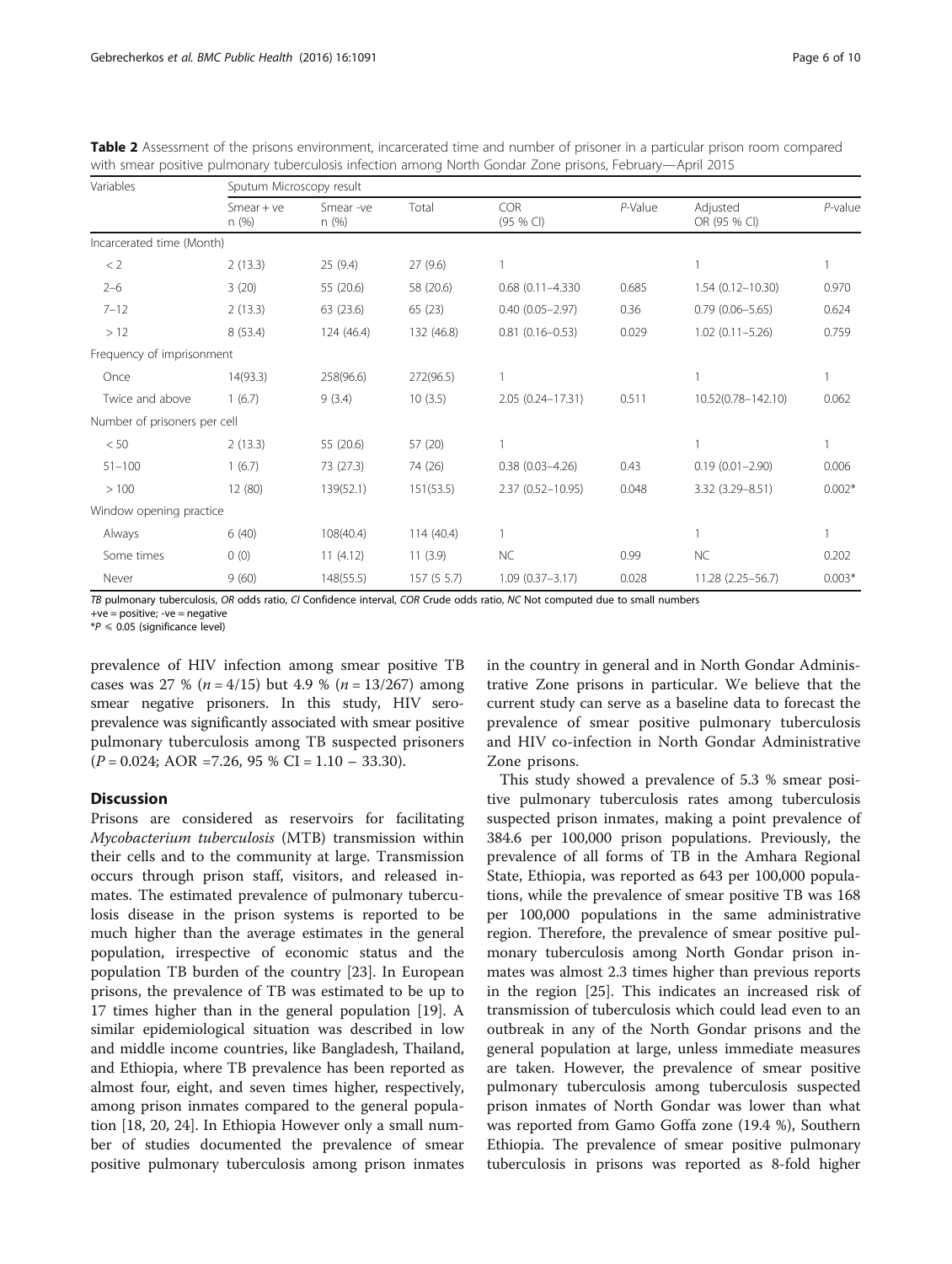| Variables                       | Sputum Microscopy result |                  |            |                      |              |                       |              |  |  |
|---------------------------------|--------------------------|------------------|------------|----------------------|--------------|-----------------------|--------------|--|--|
|                                 | $S$ mear + ve<br>n (%)   | Smear-ve<br>n(%) | Total      | COR (95 % CI)        | $P$ -value   | Adjusted OR (95 % Cl) | $P$ -value   |  |  |
| Smoking                         |                          |                  |            |                      |              |                       |              |  |  |
| No                              | 9(60)                    | 232 (86.9)       | 241 (85.5) | 1                    | 1            | 1                     | 1            |  |  |
| Yes                             | 6(40)                    | 35(13.1)         | 41 (14.5)  | $4.42(1.48 - 13.17)$ | $0.008*$     | 7.16 (1.76-29)        | $0.006*$     |  |  |
| Previous contact with TB        |                          |                  |            |                      |              |                       |              |  |  |
| No                              | 4(26.7)                  | 182 (68.2)       | 186 (66)   |                      | $\mathbf{1}$ | $\mathbf{1}$          | $\mathbf{1}$ |  |  |
| Yes                             | 11(73.3)                 | 85 (31.8)        | 96 (34)    | $5.88(1.48 - 13.17)$ | $0.003*$     | $5.03(1.05 - 19.6)$   | $0.035*$     |  |  |
| Episode of Cough                |                          |                  |            |                      |              |                       |              |  |  |
| Before imprisonment             | 6(40)                    | 50 (18.7)        | 56 (19.8)  | $\mathbf{1}$         | 1            |                       | $\mathbf{1}$ |  |  |
| After imprisonment              | 9(60)                    | 217 (81.3)       | 226 (80.1) | $0.35(0.12 - 1.02)$  | 0.05         | $0.58(0.15 - 2.20)$   | 0.328        |  |  |
| Duration of Cough (in weeks)    |                          |                  |            |                      |              |                       |              |  |  |
| $\overline{2}$                  | 2(13.3)                  | 51 (19.1)        | 53 (18.8)  | $\mathbf{1}$         | 1            | 1                     | $\mathbf{1}$ |  |  |
| 3                               | 1(6.7)                   | 29 (10.9)        | 30 (10.6)  | $0.88(0,07-10.12)$   | 0.918        | $0.55(0.03 - 8.88)$   | 0.67         |  |  |
| 4                               | 2(13.3)                  | 63 (22.6)        | 65(23)     | $0.81(0.11 - 5.95)$  | 0.83         | $0.57(0.05 - 6.05)$   | 0.64         |  |  |
| $\geq 8$                        | 10(66.7)                 | 124 (46.4)       | 134 (47.5) | 2.05 (0.44-9.72)     | 0.363        | 1.45 (0.24-8.81)      | 0.68         |  |  |
| Nutritional Status (BMI (kg/m2) |                          |                  |            |                      |              |                       |              |  |  |
| $\geq$ 18.5                     | 5(33.3)                  | 238 (89.1)       | 243 (86.2) | $\mathbf{1}$         |              |                       |              |  |  |
| < 18.5                          | 10(66.7)                 | 29 (10.9)        | 39 (13.8)  | 16.41(5.25-51.35)    | $< 0.001*$   | 16.3(3.89-67.96)      | $< 0.001*$   |  |  |
| History of previous Treatment   |                          |                  |            |                      |              |                       |              |  |  |
| No                              | 12(80)                   | 243 (91)         | 255 (90.4) | $\mathbf{1}$         | 1            | 1                     | $\mathbf{1}$ |  |  |
| Yes                             | 3(20)                    | 24(9)            | 27(9.6)    | 2.53 (0.67-9.59)     | 0.172        | $0.24(0.05 - 1.80)$   | 0.170        |  |  |
| <b>HIV Status</b>               |                          |                  |            |                      |              |                       |              |  |  |
| Negative                        | 11(73.3)                 | 254 (95.1)       | 265 (94)   | 1                    | $\mathbf{1}$ |                       | 1            |  |  |
| Positive                        | 4(26.7)                  | 13 (4.9)         | 17(6)      | 7.12(1.99-25.4)      | $0.003*$     | 7.26 (1.10-33.3)      | $0.024*$     |  |  |

<span id="page-6-0"></span>Table 3 History of tuberculosis contact, smoking status and the prevalence of malnutrition among North Gondar Zone prisons, February—April 2015

TB pulmonary tuberculosis, OR odds ratio, CI Confidence interval, COR Crude odds ratio

+ve = positive; -ve = negative

 $*P \leq 0.05$  (significance level)

than the prevalence in the general population in Southern Ethiopia [[26](#page-8-0)]. The prevalence of smear positive pulmonary tuberculosis among tuberculosis suspected prison inmates of North Gondar prisons was lower than the reported cases from some other Ethiopian prisons, 1913/100,000 in eastern Ethiopia, and 629/100,000 in Southern Ethiopia [[18](#page-8-0), [26\]](#page-8-0). Furthermore, the single previous study conducted in the prison of Gondar town reported a prevalence of 1482 per 100,000 smear positive pulmonary tuberculosis [[27](#page-8-0)] which was higher than that of the present study. In this study, the prevalence of smear positive pulmonary tuberculosis was determined among the TB suspected inmates of the four prisons, namely Debark, Dabat, Chilga and Gondar towns that may have its own connotations about the prevalence difference as the number of prison inmates differed from prison to prison. In the current study, the prevalence of smear positive pulmonary tuberculosis among TB suspects of the Gondar town prison was 6.7 % ( $n = 10/15$ ).

The study revealed that 60 % of the smear positive and 81.3 % of the smear negative prison inmates developed cough after imprisonment. Longer duration of cough, transfer of prisoners from one prison to another before the completion of treatment, and diagnostic and treatment delays, could contribute to inter-prison and prisonto-population pulmonary tuberculosis transmission.

In this study, none of the smear positive prison inmates showed drug resistance against rifampicin. However, different reports showed a higher rate of MDR-TB infection among prison inmates in different parts of the world, particularly African countries [[20, 28\]](#page-8-0). For example, the rates of drug resistance were significantly high among prison inmates, with rate ratios (RR) of 1.9 for MDR-TB in Bangladesh [\[29](#page-8-0)]. Data also showed no significant association between the duration of cough and smear positive pulmonary tuberculosis infection. However, extended time before patients get diagnosed and treated for pulmonary tuberculosis renders the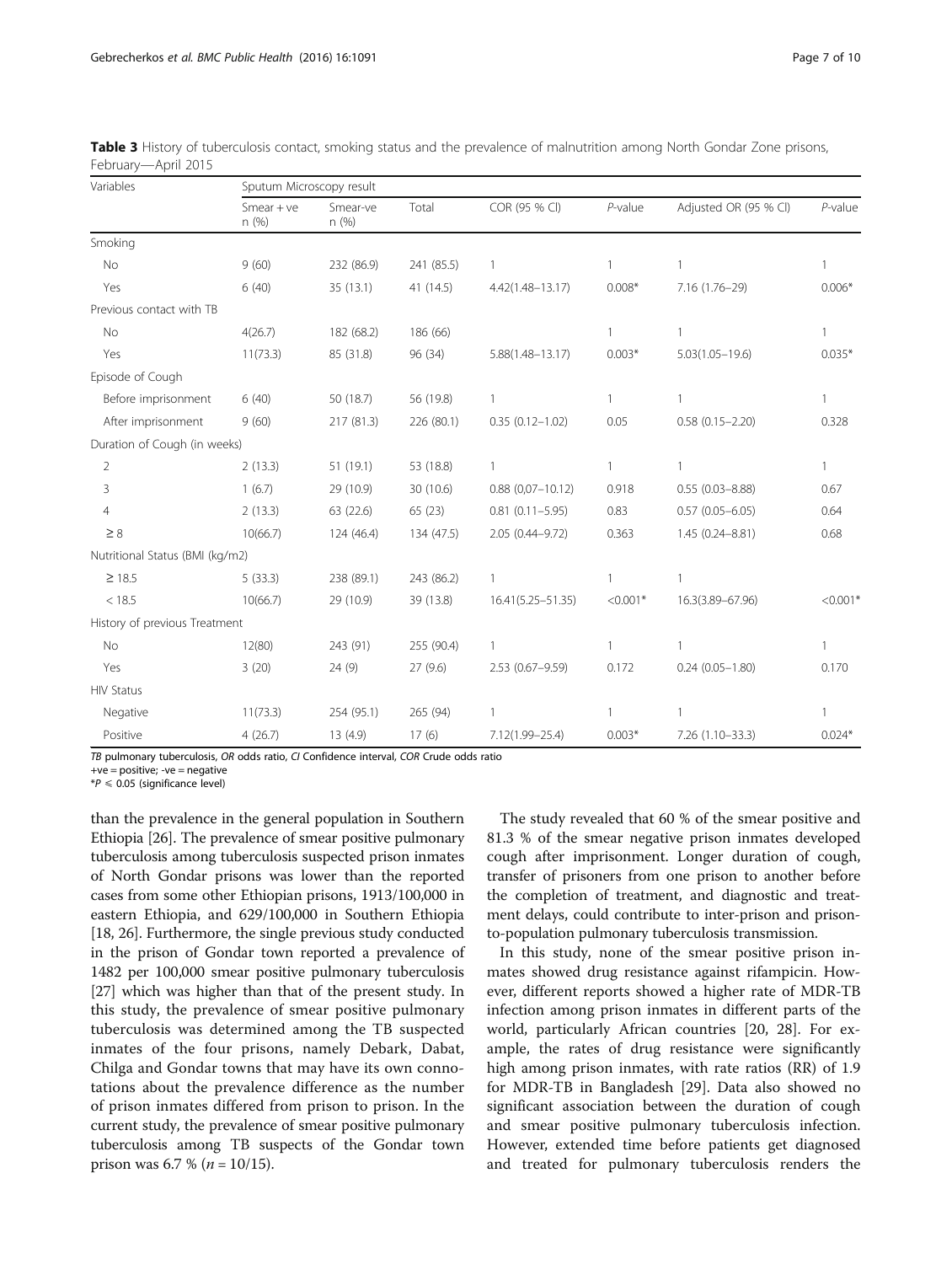smear positive cases to transmit the infection to many others. This could be intensified by the nature of the cells shared by the inmates. The presence of more than 100 prison inmates per cell was significantly associated with smear positive PTB infection  $(P < 0.01)$ . This truly indicates that prison cells in the study area were poorly ventilated and overcrowded. Prison inmates reported that cigarette smokers were seven times more likely to develop smear positive pulmonary tuberculosis than those who did not smoked. Several studies have linked smoking with tuberculosis [\[30](#page-8-0), [31](#page-8-0)], underlining that heavy smoking is associated with pulmonary tuberculosis disease.

Malnourished prison inmates were found sixteen times more likely to develop smear positive PTB compared with those who were not malnourished. The association between tuberculosis and malnutrition has been recognized for a long time. Malnutrition may predispose to TB, and in turn TB often causes malnutrition [\[32](#page-8-0), [33](#page-8-0)]. In a rat model as a consequence of malnutrition, there were low numbers of alveolar macrophages (AMs) in the bronchoalveolar lavage fluid and toxic radicals such as NO releases by AMs were impaired [\[34\]](#page-8-0).

Our study showed that smear positive pulmonary tuberculosis among TB suspected prison inmates was significantly associated with a history of contact with active TB cases ( $P = 0.035$ ). Thirty percent of the TB suspects had a history of previous contact with active TB patients and showed clinical signs and symptoms for PTB. Of these inmates 3.9 % were smear positive. This shows that tuberculosis causing bacteria is circulating in the prisons making the risk of acquiring TB very high. On the other hand, 6 % of the TB suspects were positive for HIV, and 1.4 % of them had smear positive pulmonary tuberculosis co-infection. The prevalence of HIV infection among the TB infected inmates was 27 %. Before this report, the prevalence of HIV infection among smear positive and smear negative pulmonary tuberculosis cases was reported as 19 and 26 % in the Southern parts of Ethiopia [[35\]](#page-9-0). The prevalence of TB/HIV co- infection in the current study was higher than reports from some African countries such as Tanzanian (22 %) [\[36\]](#page-9-0); but it was lower than that of a study conducted in northwest Ethiopia and Malawi (34.6 and 73 %, respectively) [\[27, 28](#page-8-0)]. A core challenge to TB control in prison systems is having to deal with the dual epidemics of HIV and TB as well as other co-infections, such as hepatitis B or C virus. Given the impact that HIV has on TB cases and vice versa, coordination between TB and HIV programs is vital [[37](#page-9-0)]. However, this may be limited due to poor surveillance of HIV among prison inmates with TB, challenges in the diagnosis of TB among people living with HIV, lack of joint planning and mobilization for TB/HIV co-infection, and inadequate human resources capacity for managing the TB/HIV co-infection [\[38, 39\]](#page-9-0). In addition, a coordinated system supported by the ministries of health, welfare, and justice or interior should implement a holistic approach to treat TB cases in correctional facilities.

The limitation of the present study was that only the Auramine O stain microscopic examination which still has a lower sensitivity than the culture method was used.

#### Conclusion

The prevalence of smear-positive pulmonary tuberculosis among North Gondar prison inmates was still high although lower than that of previous reports. There was a high prevalence of HIV infection among smear positive PTB cases. The presence of a large number of inmates per cell, smoking, malnutrition, and previous history of contact with TB cases were found to be significant risk factors for acquiring pulmonary tuberculosis in prisons. Failure to control tuberculosis in prisons has the potential to disseminate tuberculosis to the general population. Therefore, establishing a regular tuberculosis screening program requires urgent implementation. Reducing the burden of prison inmates in a particular cell, prevention of malnutrition, establishing ventilation systems can possibly minimize the transmission of tuberculosis among prison inmates. Moreover, screening prisoners for HIV infection prior to imprisonment may clarify the risk of acquiring HIV within the prison, particularly for prison inmates incarcerated for a long period of time.

#### Abbreviations

AFB: Acid-fast bacilli; AMS: Alveolar macrophages; AOR: Adjusted Odds ratio; BMI: Body Mass Index; CMHS: College of Medicine and Health Sciences; FM: Fluorescence Microscope; GCMHS: Gondar College of Medicine and Health Sciences; HIV: Human immunodeficiency virus; LED: Light emitting diode; MDR-TB: Multi-drug resistant tuberculosis; MTB: Mycobacterium tuberculosis; MTBC: Mycobacterium tuberculosis complex; NO: Nitric oxide; NTLCP: National Tuberculosis and Leprosy control Program; PICT: Providing Initiative Counseling and Testing; PTB: Pulmonary tuberculosis; RIF: Rifampicin; SD: Standard deviation; SOPs: Standard Operational Procedures; SPSS: Statistical Package for Social Sciences; SSA: Sub-Saharan Africa; TB: Tuberculosis; UOG: University of Gondar; WHO: World Health Organization

#### Acknowledgements

We would like to thank the Department of Medical Microbiology, the University of Gondar for all the support given to us to conduct this study. We also thank all the study participants for their willingness to give us all the necessary information and sputum samples. We are very grateful to all the North Gondar prison officers, nurses and laboratory technicians working in the prison clinics. We thank the TB Clinic staff of the University of Gondar Hospital in general and Mr. Gizeaddis Mulat and Ms Esseye Derib in particular. We also thank Mr Demeke Dessu for language editing of the manuscript.

#### Funding

Funding is not applicable because we have not received any fund for this study.

#### Availability of data and materials

Data were collected from the four prison settings namely Debark, Dabat, Chilga and Gondar town of North Gondar administrative zone, Ethiopia and registered on Microsoft excel spread sheet and can be made available when asked.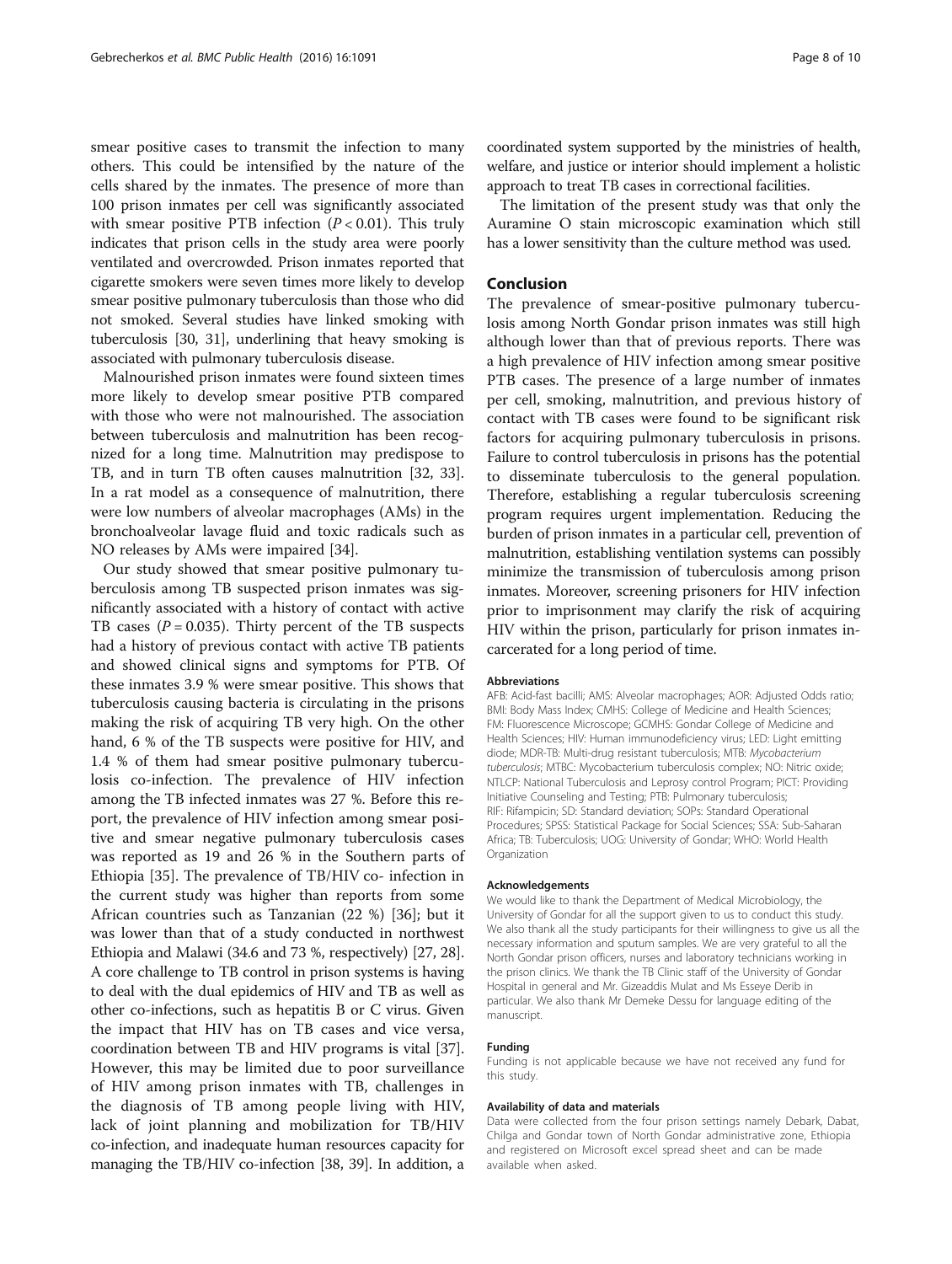#### <span id="page-8-0"></span>Authors' contribution

TG: Designed the study, collect and analyze the data and participated in draft and final write up of the manuscript; BG: Participated in conception and design of the study, data analysis and interpretations and preparation of the draft and final write up of the manuscript. BT: participated in data analysis and interpretation of results and also commented the final manuscript prior submission for publication. All authors reviewed and approved the final manuscript.

#### Competing interest

We declare that we have no competing interests.

#### Consent for publication

In this study there are no individual details, images or videos used. Consent for publication is not applicable for publication.

#### Ethics approval and consent to participate

Ethical approval was obtained from the School of Biomedical and Laboratory Sciences Ethical Review Committee. Permission and support letters were obtained from the College of Medicine and Health Sciences and the headquarters of each prison. The purpose and importance of the study was explained to each study participant. To ensure the confidentiality of participant's information, anonymous typing was used whereby names of participants and any other identifiers were excluded from the questionnaire. For further purposes of privacy, participants were interviewed separately. Above all, data was collected after a full verbal consent was obtained from each participant. Any positive findings were communicated to the concerned participants. Patients positive for TB and/or HIV were treated by the prison clinic staff according to the nation's standard for clinical management.

#### Received: 7 April 2016 Accepted: 11 October 2016 Published online: 18 October 2016

#### References

- 1. Tiemersma EW, van der Werf MJ, Borgdorff MW, Williams BG, Nagelkerke NJ: Natural history of tuberculosis: duration and fatality of untreated pulmonary tuberculosis in HIV negative patients: A systematic review. PloS one. 2011;6(4):e17601. doi: [10.1371/journal.pone.0017601.](http://dx.doi.org/10.1371/journal.pone.0017601)
- 2. Harries AD, Maher D, Graham S. TB/HIV: a clinical manual: World Health Organization. 2004.
- 3. Telisinghe L, Fielding KL, Malden JL, Hanifa Y, Churchyard GJ, Grant AD, et al: High tuberculosis prevalence in a South African prison: the need for routine tuberculosis screening. PloS one. 2014;9(1):e87262. doi: [10.1371/](http://dx.doi.org/10.1371/journal.pone.0087262) [journal.pone.0087262](http://dx.doi.org/10.1371/journal.pone.0087262).
- 4. Jugheli L, Rigouts L, Shamputa I, Bram de Rijk W, Portaels F. High levels of resistance to second-line anti-tuberculosis drugs among prisoners with pulmonary tuberculosis in Georgia. Int J Tuberc Lung Dis. 2008;12(5):561–6.
- 5. Banda H, Gausi F, Harries A, Salaniponi F. Prevalence of smear-positive pulmonary tuberculosis among prisoners in Malawi: a national survey [Short communication]. Int J Tuberc Lung Dis. 2009;13(12):1557–9.
- 6. Balabanova Y, Nikolayevskyy V, Ignatyeva O, Kontsevaya I, Rutterford CM, Shakhmistova A, et al. Survival of civilian and prisoner drug-sensitive, multiand extensive drug-resistant tuberculosis cohorts prospectively followed in Russia. PLoS One. 2011;6(6):e20531.
- 7. O'Grady J, Hoelscher M, Atun R, Bates M, Mwaba P, Kapata N, et al. Tuberculosis in prisons in sub-Saharan Africa–the need for improved health services, surveillance and control. Tuberculosis. 2011;91(2):173–8.
- 8. Abubakar I, Zignol M, Falzon D, Raviglione M, Ditiu L, Masham S, et al. Drugresistant tuberculosis: time for visionary political leadership. Lancet Infect Dis. 2013;13(6):529–39.
- 9. Skrahina A, Hurevich H, Zalutskaya A, Sahalchyk E, Astrauko A, Hoffner S, et al. Multidrug-resistant tuberculosis in Belarus: the size of the problem and associated risk factors. Bull World Health Organ. 2013;91(1):36–45.
- 10. Toungoussova OS, Mariandyshev A, Bjune G, Sandven P, Caugant DA. Molecular epidemiology and drug resistance of Mycobacterium tuberculosis isolates in the Archangel prison in Russia: predominance of the W-Beijing clone family. Clin Infect Dis. 2003;37(5):665–72.
- 11. Hussain H, Akhtar S, Nanan D. Prevalence of and risk factors associated with Mycobacteriumtuberculosis infection in prisoners, North West Frontier

Province, Pakistan. International Journal of Epidemiology .2003;32(5):794-99. doi: [10.1093/ije/dyg247](http://dx.doi.org/10.1093/ije/dyg247).

- 12. Manzoor S, Tahir Z, Anjum A. Prevalence of HIV and tuberculosis among jail inmates inlahore – pakistan. Journal of Biomedical science. 2009;25:36–41.
- 13. Maggard KR, Hatwiinda S, Harris JB, Phiri W, Krüüner A, Kaunda K, et al. Screening for tuberculosis and testing for human immunodeficiency virus in Zambian prisons. Bull World Health Organ. 2015;93(2):93–101.
- 14. Nyangulu D, Harries A, Kang'Ombe C, Yadidi A, Chokani K, Cullinan T, et al. Tuberculosis in a prison population in Malawi. Lancet. 1997;350(9087):1284–7.
- 15. German Henostroza, Stephanie M. Topp, Sisa Hatwiinda, Katie R. Maggard, Winifreda Phiri, Jennifer B. Harris, et al. The High Burden of Tuberculosis (TB) and Human Immunodeficiency Virus (HIV) in a Large Zambian Prison: A Public Health Alert. PLoS One. 2013;8(8):e67338. doi: [10.1371/journal.pone.](http://dx.doi.org/10.1371/journal.pone.0067338) [0067338.](http://dx.doi.org/10.1371/journal.pone.0067338)
- 16. Rasolofo-Razanamparany V, Ménard D, Ratsitorahina M, Aurégan G, Gicquel B, Chanteau S. Transmission of tuberculosis in the prison of Antananarivo (Madagascar). Res Microbiol. 2000;151(9):785–95.
- 17. Centers for Disease Control and Prevention (CDC). Rapid assessment of tuberculosis in a large prison system–Botswana, 2002. MMWR Morb Mortal Wkly Rep. 2003;52(12):250–2.
- 18. Abebe D, Bjune G, Ameni G, Biffa D, Abebe F. Prevalence of pulmonary tuberculosis and associated risk factors in Eastern Ethiopian prisons. Int J Tuberc Lung Dis. 2011;15(5):668–73.
- 19. Aerts A, Hauer B, Wanlin M, Veen J. Tuberculosis and tuberculosis control in European prisons. Int J Tuberc Lung Dis. 2006;10(11):1215–23.
- 20. Ruddy M, Balabanova Y, Graham C, Fedorin I, Malomanova N, Elisarova E, et al. Rates of drug resistance and risk factor analysis in civilian and prison patients with tuberculosis in Samara Region, Russia. Thorax. 2005;60(2):130–5.
- 21. Ministry of Health, Ethiopia. Guide lines for clinical and programmatic management of TB, Leprosy and TB/HIV in Ethiopia. 5th ed. Addis Ababa: MOH; 2012.
- 22. World Health Organization: Physical status: The use of and interpretation of anthropometry. Expert Committee Report. Geneva: WHO Technical Report. 1995:854. 1-460.
- 23. Butler T, Levy M. Mantoux positivity among prison inmates–New South Wales, 1996. Aust N Z J Public Health. 1999;23(2):185.
- 24. Jittimanee S, Ngamtrairai N, White M, Jittimanee S. A prevalence survey for smear-positive tuberculosis in Thailand prisons. Int J Tuberc Lung Dis. 2007;11(5):556–61.
- 25. Amhara National Regional State Health Bureau. Bulletin of the fifth National TB Research Conference. Jimma Town, Ethiopia. 2009; Oct. 21-23.
- 26. Zerdo Z, Medhin G, Worku A, Ameni G. Prevalence of pulmonary tuberculosis and associated risk factors in Prisons of Gamo Goffa Zone, South Ethiopia: A cross-sectional study. Am J Health Res. 2014;2(5):291–7.
- 27. Moges B, Amare B, Asfaw F, Tesfaye W, Tiruneh M, Belyhun Y, et al. Prevalence of smear positive pulmonary tuberculosis among prisoners in North Gondar Zone Prison, northwest Ethiopia. BMC Infect Dis. 2012;12(1):352.
- 28. Ulmasova D, Uzakova G, Tillyashayhov M, Turaev L, van Gemert W, Hoffmann H: Multidrug-resistant tuberculosis in Uzbekistan: Results of a nationwide survey, 2010 - 2011. 2013; 18:42.
- 29. Banu S, Hossain A, Uddin MKM, Uddin MR, Ahmed T, Khatun R, et al: Pulmonary tuberculosis and drug resistance in Dhaka central jail, the largest prison in Bangladesh. PloS one. 2010;5(5):e10759. doi: [10.1371/journal.pone.](http://dx.doi.org/10.1371/journal.pone.0010759) [0010759.](http://dx.doi.org/10.1371/journal.pone.0010759)
- 30. Maurya V, Vijayan V, Shah A. Smoking and tuberculosis: an association overlooked. Int J Tuberc Lung Dis. 2002;6(11):942–51.
- 31. Yu G-p, Hsieht C-c, Peng J. Risk factors associated with the prevalence of pulmonary tuberculosis among sanitary workers in Shanghai. Tubercle. 1988;69(2):105–12.
- 32. Zachariah R, Spielmann M, Harries A, Salaniponi F. Moderate to severe malnutrition in patients with tuberculosis is a risk factor associated with early death. Trans R Soc Trop Med Hyg. 2002;96(3):291–4.
- 33. Ferreira-e-Silva WT, Galvão BA, Ferraz-Pereira KN, De-Castro CB, Manhães-de-Castro R. Perinatal malnutrition programs sustained alterations in nitric oxide released by activated macrophages in response to fluoxetine in adult rats. Neuroimmunomodulation. 2009;16(4):219–27.
- 34. Bhaskaram P. Nitrite production by lymphokine activated peripheral blood monocytes in malnourished patients with tuberculosis. J Nutritional Immunol. 1995;3(3):71–81.